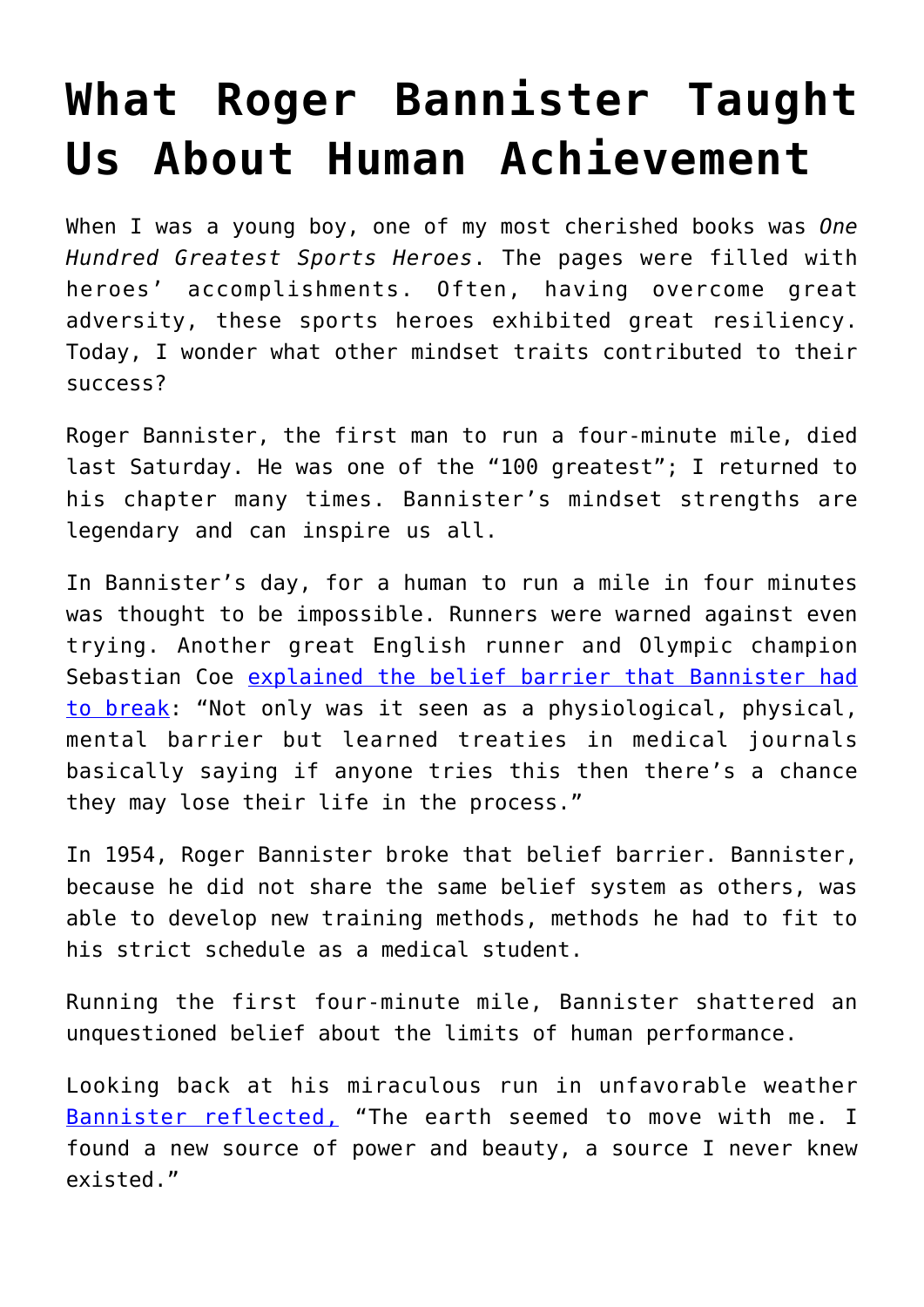Coe reports that Bannister was always learning, "always interested in training techniques, altitude training, why we were running quicker and faster…Conversations could go anywhere. He was always full of questions."

In other words, Roger Bannister never went to seed. His life story is a lesson in self-renewal.

## **How to Not Go to Seed**

In his book, *[Self-Renewal](http://amzn.to/2D7j6Mm)* John W. Gardner tries to answer "the puzzle of why some men and women go to seed while others remain vital all of their lives."

"Exploration of the full range of his own potentialities is not something that the self-renewing man leaves to the chances of life." Gardner explains, "It is something he pursues systematically, or at least avidly, to the end of his days."

To be sure, Gardner's standard for self-renewal is not that we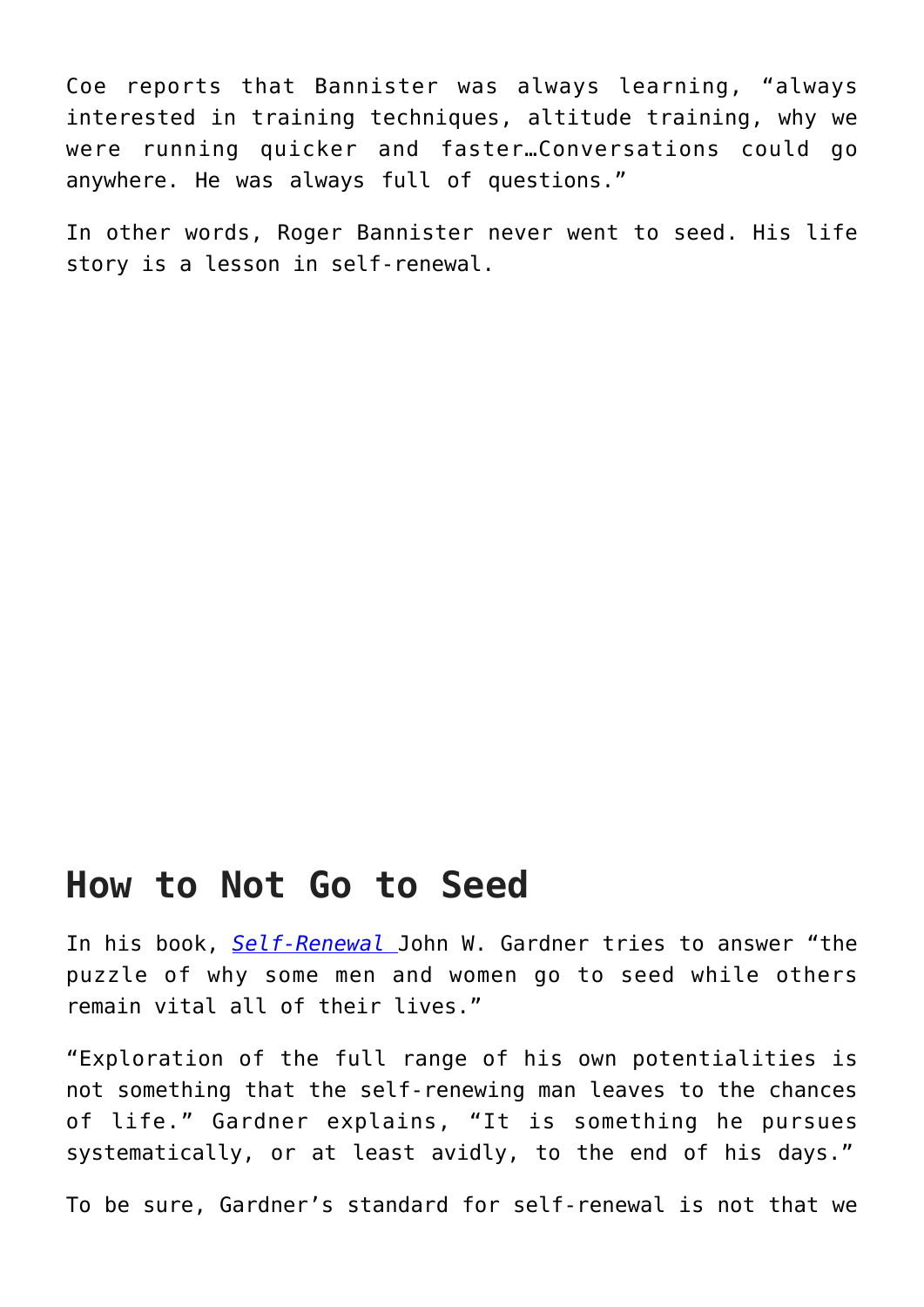become a champion like Roger Bannister. [In a 1990 speech,](http://www.pbs.org/johngardner/sections/writings_speech_1.html) [Gardner](http://www.pbs.org/johngardner/sections/writings_speech_1.html) made clear that self-renewal is for everybody, including "people who fail to get to the top in achievement." Gardner continued, "We can't all get to the top, and that isn't the point of life anyway. I'm talking about people who no matter how busy they seem to be — have stopped learning or growing. Many of them are just going through the motions."

One way we go to seed is by clinging to rigid beliefs. Gardner warns, "We can't write off the danger of complacency, growing rigidity, imprisonment by our own comfortable habits and opinions. Look around you. How many people whom you know well — people even younger than yourselves –are already trapped in fixed attitudes and habits."

Going beyond rigid beliefs is at the heart of Bannister's legacy. [Chris Chavez eulogizing Bannister](https://www.si.com/track-and-field/2018/03/04/roger-bannister-death-mile-record-england) in *Sports Illustrated* said this, "The first sub-four-minute mile remains one of the greatest achievements of the 20th century. It opened the floodgates to something people believes to be physiologically impossible and broke down the walls of what our minds believed could be accomplished."

"Limits," Bannister showed, "are just a creation in our minds," Chavez tells us. Bannister didn't stop there; he continued to be a life-long learner.

Learning is not just becoming more skilled. "You come to understand your impact on others," Gardner advised, and so you develop your character:

"The things you learn in maturity aren't simple things such as acquiring information and skills. You learn not to engage in self-destructive behavior. You learn not to burn up energy in anxiety. You discover how to manage your tensions, if you have any, which you do. You learn that self-pity and resentment are among the most toxic of drugs. You find that the world loves talent, but pays off on character."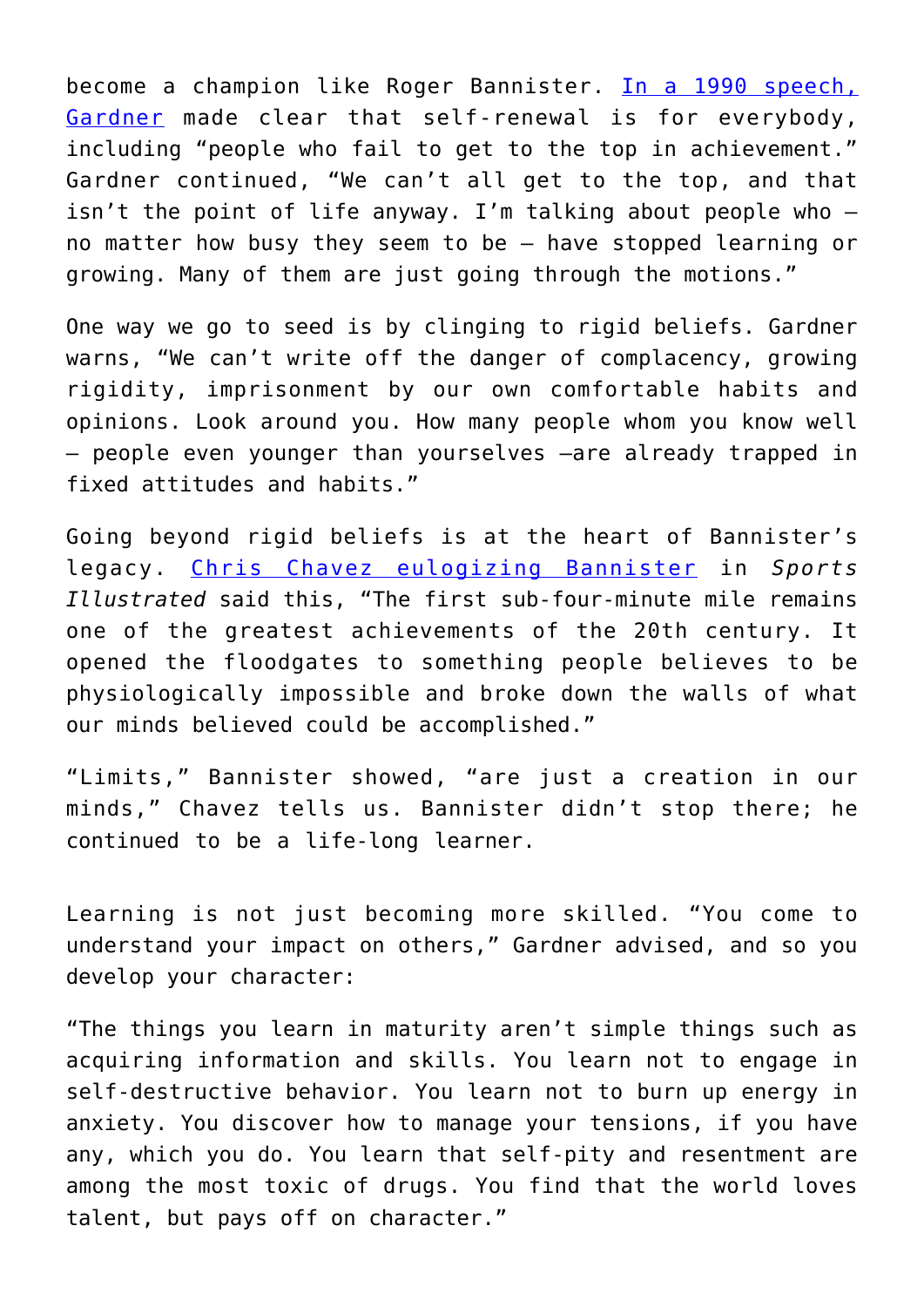Bannister ran, not for personal glory, but instead ["so that](https://www.newyorker.com/news/postscript/the-ordinary-greatness-of-roger-bannister) [others might follow."](https://www.newyorker.com/news/postscript/the-ordinary-greatness-of-roger-bannister) Within four years of his 1954 race, sixteen other athletes ran the mile in under four minutes. Today even high school students can run four-minute miles.

"Don't believe," Gardner cautions, "that there is a point at which…[you] have arrived." There is no scoring system "that tells us when we've piled up enough points to count ourselves successful." Instead, Gardner advised us to see life as providing endless opportunities to discover and renew:

"Life is an endless unfolding, and if we wish it to be, an endless process of self-discovery, an endless and unpredictable dialogue between our own potentialities and the life situations in which we find ourselves. By potentialities I mean not just intellectual gifts but the full range of one's capacities for learning, sensing, wondering, understanding, loving and aspiring."

Bannister, Chavez writes, "always felt more proud of his accomplishments in medicine than his work on the track." Bannister "became a world renowned neurologist" and "was knighted in 1975 for his work in researching the failures of the autonomic nervous system."

Roger Bannister lived a life "of endless unfolding." Not only is he one of the "100 greatest sports heroes," he is a role model for us all.

—

*Dear Readers,*

*Big Tech is suppressing our reach, refusing to let us advertise and squelching our ability to serve up a steady diet of truth and ideas. Help us fight back by [becoming a](https://www.chroniclesmagazine.org/subscribe/) [member](https://www.chroniclesmagazine.org/subscribe/) for just \$5 a month and then join the discussion on Parler [@CharlemagneInstitute](https://parler.com/profile/CharlemagneInstitute) and Gab [@CharlemagneInstitute](https://gab.com/CharlemagneInstitute)!*